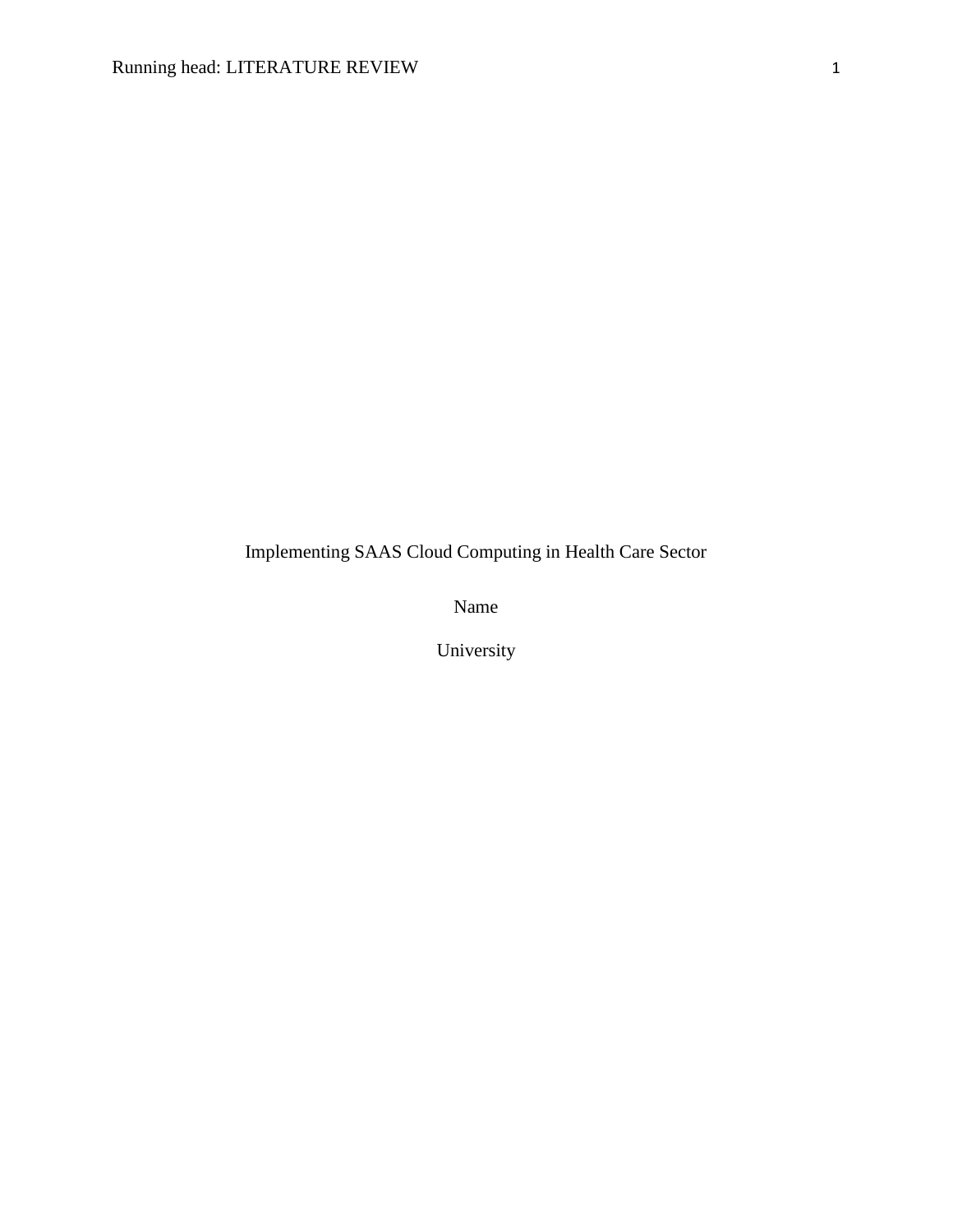## LITERATURE REVIEW 2

# **TABLE OF CONTENT**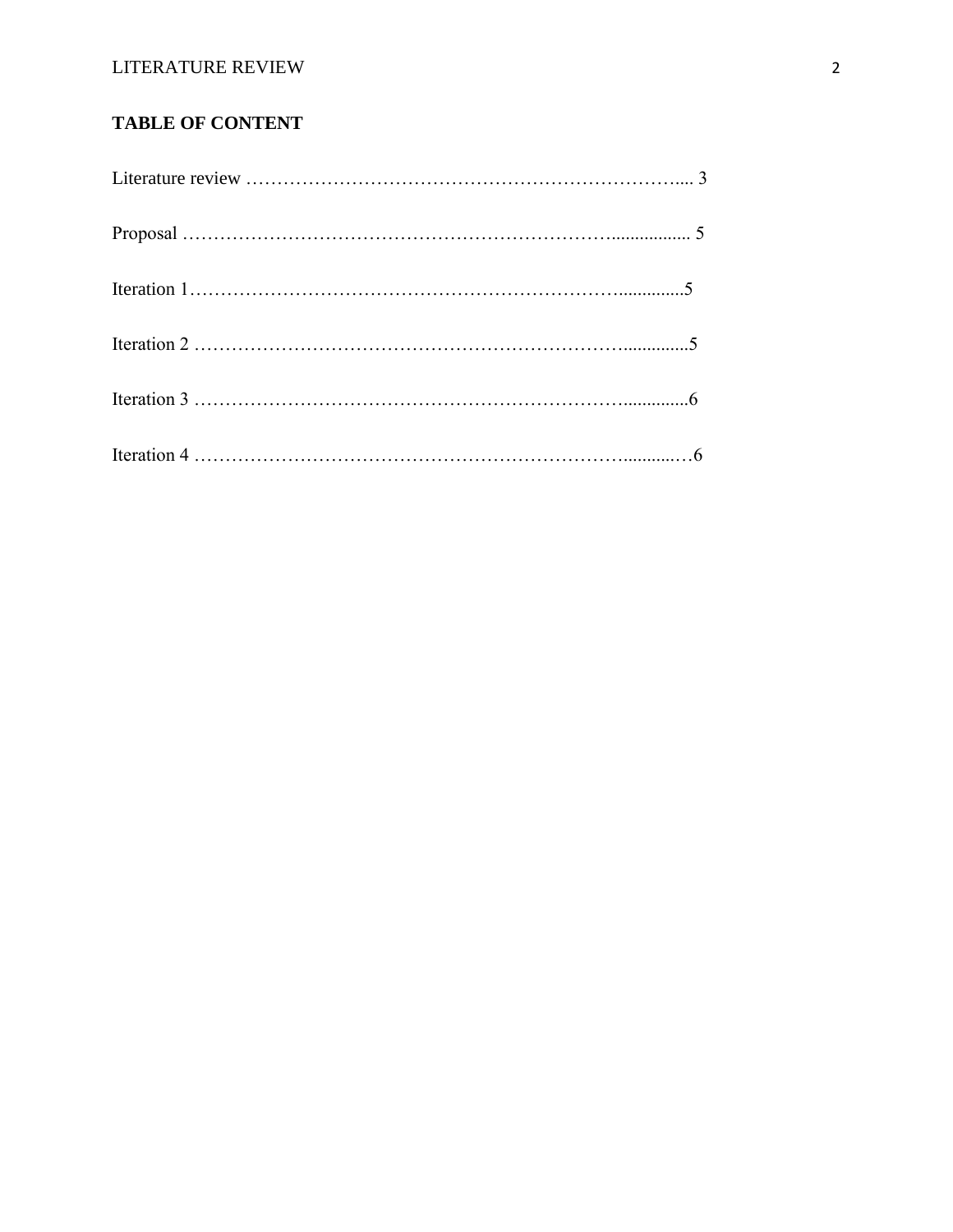#### **Literature Review**

In today's technological trend, every organization is switching to cloud computing rather than the traditional on-premise computing. Cloud computing has moved from more just storage to other variety of services. Organizations have deviated from the use of cloud as a common term and instead have decided to use the other services provided by cloud. Having an implementation of a cloud solution needs a decision based on understanding the different solutions (Bepko, Moore, & Coleman, 2009). Cloud solutions are increasingly becoming the major trend in organizations' business processes.

Cloud computing has different categories of services which are Software as a Service (SaaS), infrastructure as a Service (IaaS) and platform as a service (PaaS) (Farley, 1971). The basis of this project is to implement the SaaS into a health sector organization. While implementing SaaS, a software solution is sourced from a company that has hosted the application on cloud and the users need to make periodic subscriptions. Licensing is also user friendly as it is pay as you service. This approach is cost effective to even start up organizations as they only need to pay for what they are using. Explaining to the management about SaaS would be the best start point in pushing this project to implementation stage.

While using SaaS, all the subscribers access the license and the product online. The management of the application is centralized at a remote location by a software development company. Safaricom is among the companies that have implemented SaaS.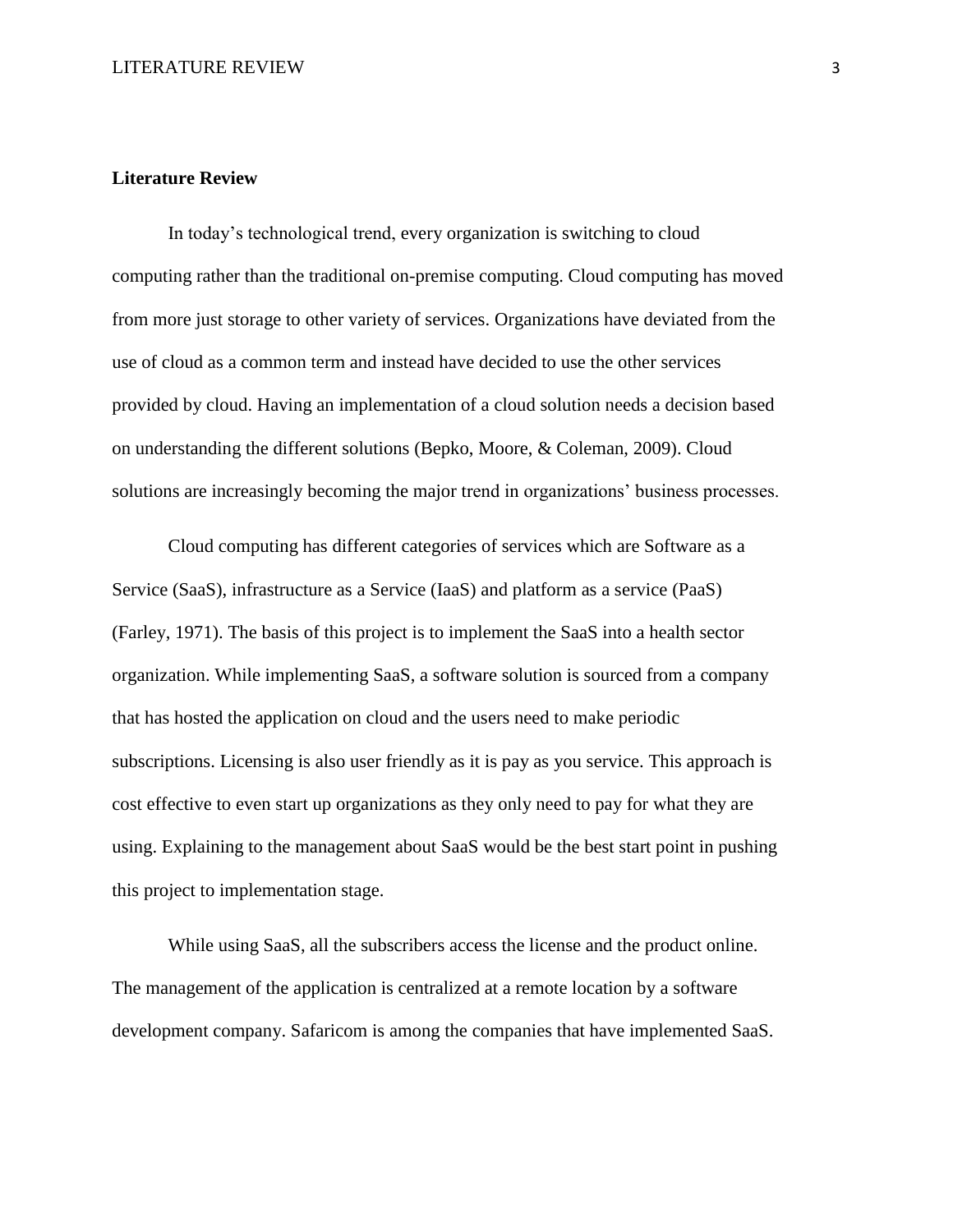The advantage of SaaS is the way it lowers the cost that could be incurred in purchasing the infrastructure. The infrastructure is catered for by the supplier company.

Another advantage of SaaS is that there is a possibility of integration between different applications using Application programming Interface (APIs) to access data from different ends (Gangadharan, 2017). This is suitable for organizations which have their own infrastructure but would want to deploy a SaaS solution for additional automations or functionalities. Massive number of organizations is deploying cloud solutions in their information systems environment as a way of improving productivity and cutting costs. The health sector could use the SaaS as a way of automating their services in different areas of operations. SaaS applications are effective and 100% efficient as they provide 99.9% uptime. Having an on-premise solution could be problematic during applying of updates for an organization that has not well defined bandwidth but with SaaS, it is possible because all the updates runs at the service offering centers with no need of manual implication.

SaaS also offers no implementation and setup costs. This is effective for organizations that are not ready to spend much on support and implementation costs. Another dimension of cost cutting is having a solution that has no extra charges on  $p\art$ of the program or application that is not being used. Also the dilemma of thinking around the fitting of an application in the organization's business process is way gone since it is possible to automate and customize an application to suite any business requirement. The system in SaaS is access the application at convenience anywhere any time by the users. This approach has been beneficial to organizations that needs to improve on the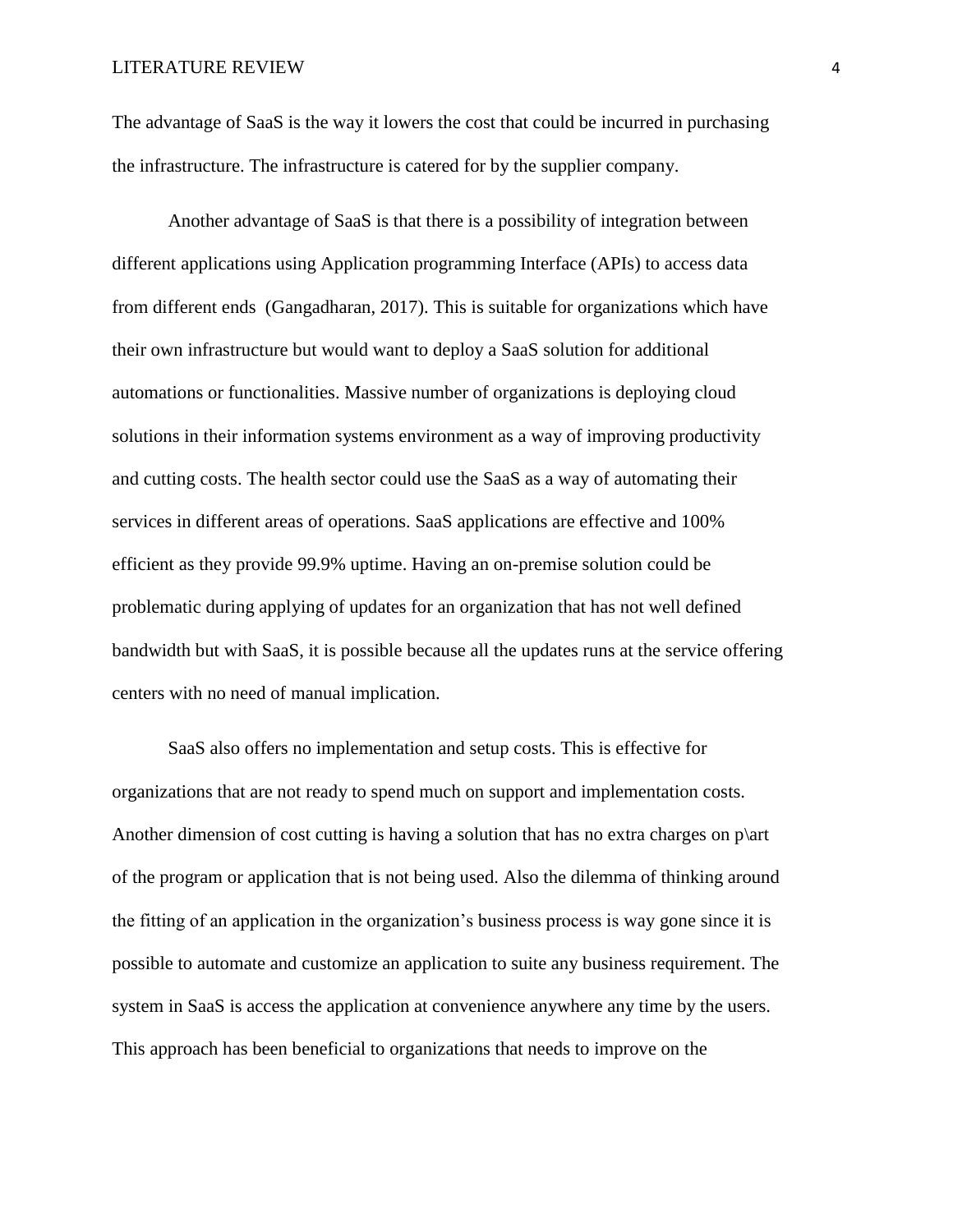application access and redundancy (Yeluri & Castro-Leon, n.d.). This project will be beneficial to the health sector in different ways based on the intended objectives.

### **Proposal**

The current problem is to find a solution of the health sector being able to make use of It infrastructure that is not expensive and reliable. The manual process of operation has to be replaced by the information system solution that is not prone to bugs and is secure to the users. Discussing on the cost saving approach of the SaaS with different stakeholders will aid in efficiency and profitability of the health sector. This project will take the Action research approach based on four iterations.

## **Iteration 1: Problem identification**

Although it is obvious that the health sector needs to implement this solution, it would be had to deliver the objectives if we are working on a problem unknown. The final iteration scheduled for 1 week will involve meetings with the stakeholders of the sector to understand the exact problem. Having the problem at hand will help in coming up with a strategy to improve on the productivity and planning on the implementation of the project.

## **Iteration 2: Requirements analysis and data analysis**

During the next iteration, there will be need to assess the infrastructure and determine the best equipment needed for the implementation of this project. Before gathering the required resources and tools for the project, it is a good practice to assess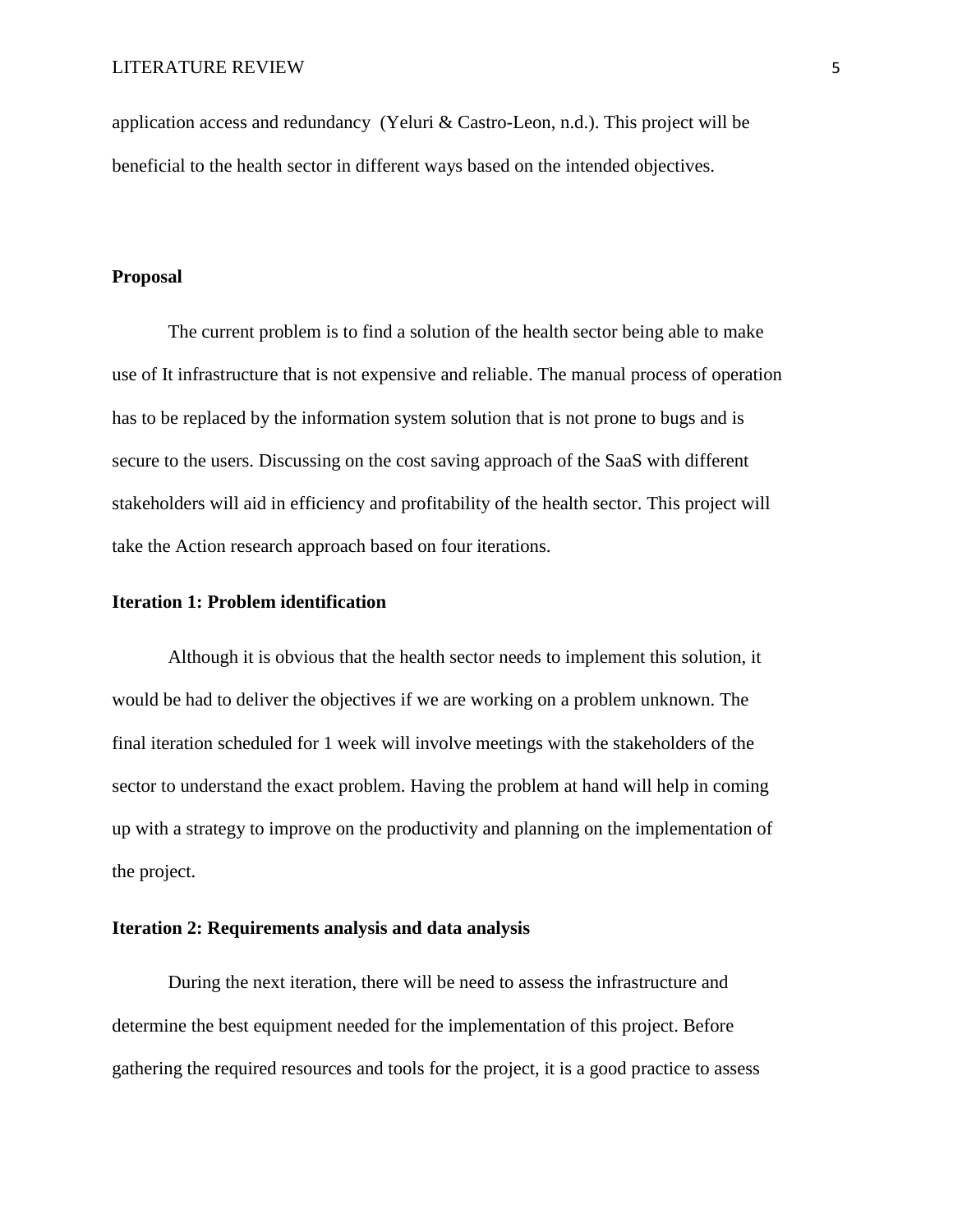the existing infrastructure to come up with the right requirements. The requirements will be separated between functional and non functional requirements for the purpose of understanding the needs to delivered by when. The process will involve learning the system and the infrastructure. A budget will then be issued based on the organization's level of capability.

### **Iteration 3: System modeling and data Collection**

The next stage will be to model the expected system using the business proceed Modeling (BPM) tools. This will be a process oriented system and will require mapping of all the requirements to the system putting in mind the functional objective of the project. While modeling the conceptual system, it will be a good practice to have data collected from customers to know the main requirements of the forthcoming system. This data would be collected via questionnaires, feedback forms and observation of the current system. Having the results analyzed and compared will help in mapping all the requirements to the SaaS.

## **Iteration 4: Implementation**

The last iteration entails implementing the system and inputting of live data into the SaaS application. This will involve different activities spearheaded by the testing with live data on the pilot. A portion of users will be deployed to confirm the functionality of the application. The deliverable of this stage will be making sure that the system implements all the functional requirements and objectives laid down from the initial stage. Having the requirements mapped will help so much in delivering the project to the management. The application has to be rolled out in phases due to the need to confirm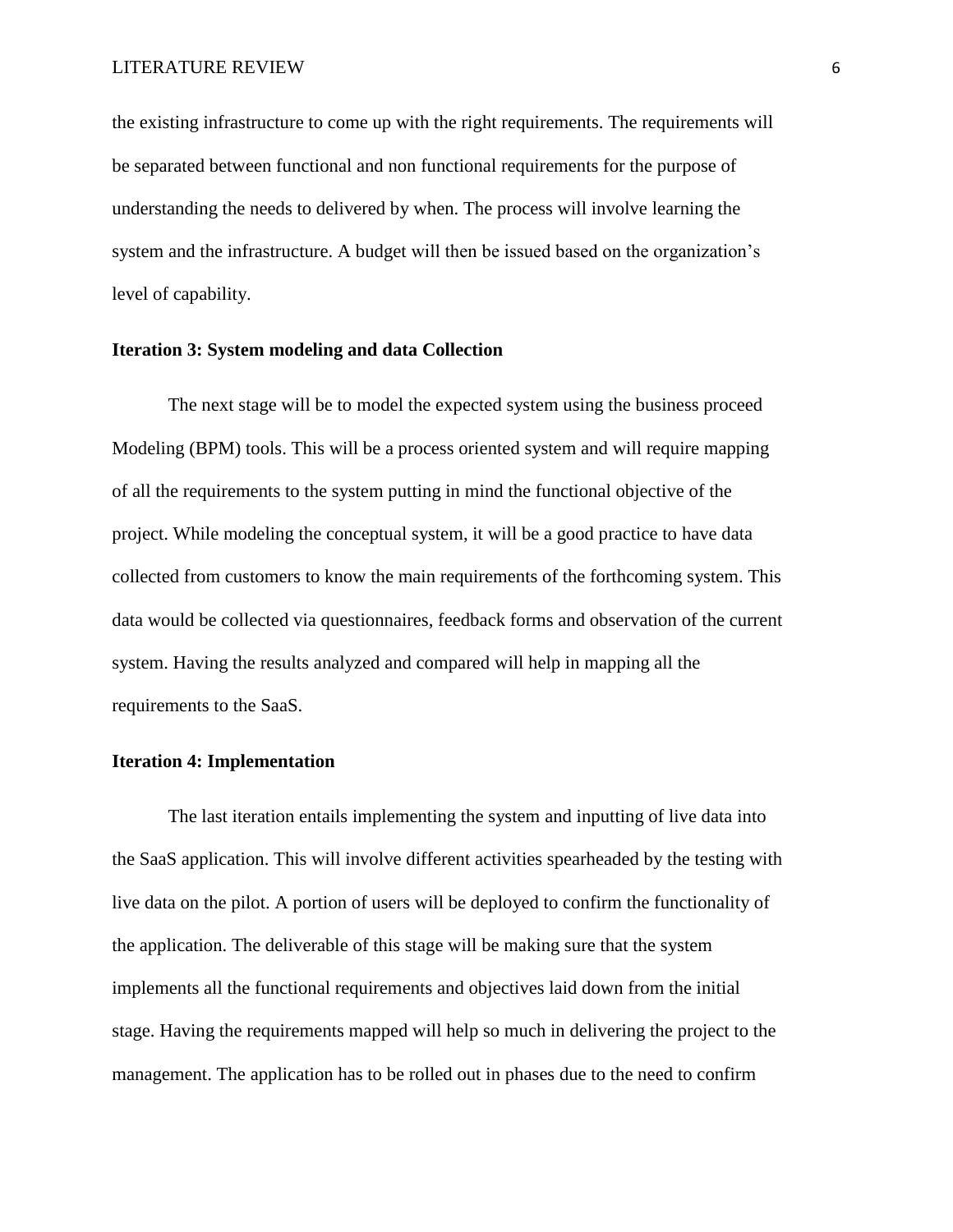that all the requirements are being met. The end of the process will be implementation of

the SaaS and automating business processes in an hospital organization.